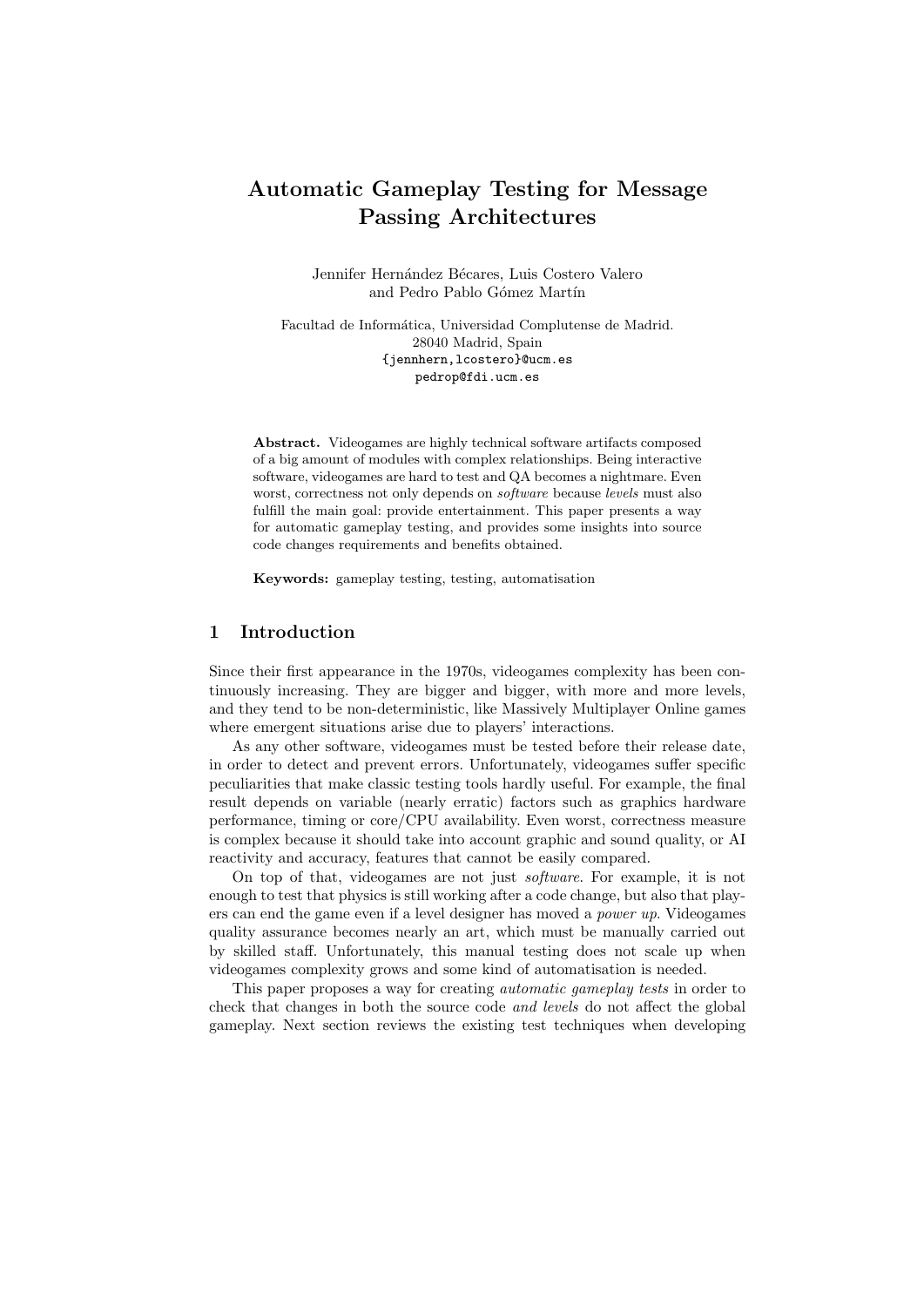software. Section 3 describes the component-based architecture that has become the standard for videogames in the last decade and is used in section 4 for creating logs of game sessions that are replayed afterwards for testing. Section 5 puts into practise all these ideas in a small videogame, and checks that these tests are useful when levels are changed. The paper ends with some related work and conclusions.

# 2 Testing and Continuous Integration

Testing is defined by the IEEE Computer Society [1] as the process of analysing a software item to detect the differences between existing and required conditions and to evaluate the features of the software item. In other words, testing is a formal technique used to check and prove whether a certain developed software meets its quality, functional and reliability requirements and specifications. There are many testing approaches, each one designed for checking different aspects of the software. For example, a test can be done with the purpose of checking whether the software can run in machines with different hardware (compatibility tests), or whether it is still behaving properly after a big change in the implementation (regression tests). Alternatively, expert users can test the software in an early phase of the development *(alpha or beta tests)* to report further errors.

Unit testing is a particularly popular test type designed to test the functionality of specific sections of code, to ensure that they are working as expected. When certain software item or software feature fulfills the imposed requirements specified in the test plan, the associated unit test is passed. Pass or fail criteria are decision rules used to determine whether the software item or feature passes or fails a test. Passing a test not only leads to the correctness of the affected module, but it also provides remarkable benefits such as early detection of problems, easy refactoring of the code and simplicity of integration. Detecting problems and bugs early in the software development lifecycle translates in decreasing costs, while unit tests make possible to check individual parts of a program before blending all the modules into a bigger program.

Unit tests should have certain attributes in order to be good and maintainable. Here we list some of them, which are further explained in [2, Chapter 3]:

- Tests should help to improve quality.
- Tests should be easy to run: they must be fully automated, self-checking and repeatable, and also independent from other tests. Tests should be run with almost no additional effort and designed in a way that they can be repeated multiple times with the exact same results.
- Tests should be easy to write and maintain: test overlap must be reduced to a minimum. That way, if one test changes, the rest of them should not be affected.
- Tests should require minimal maintenance as the system evolves around them: automated tests should make change easier, not more difficult to achieve.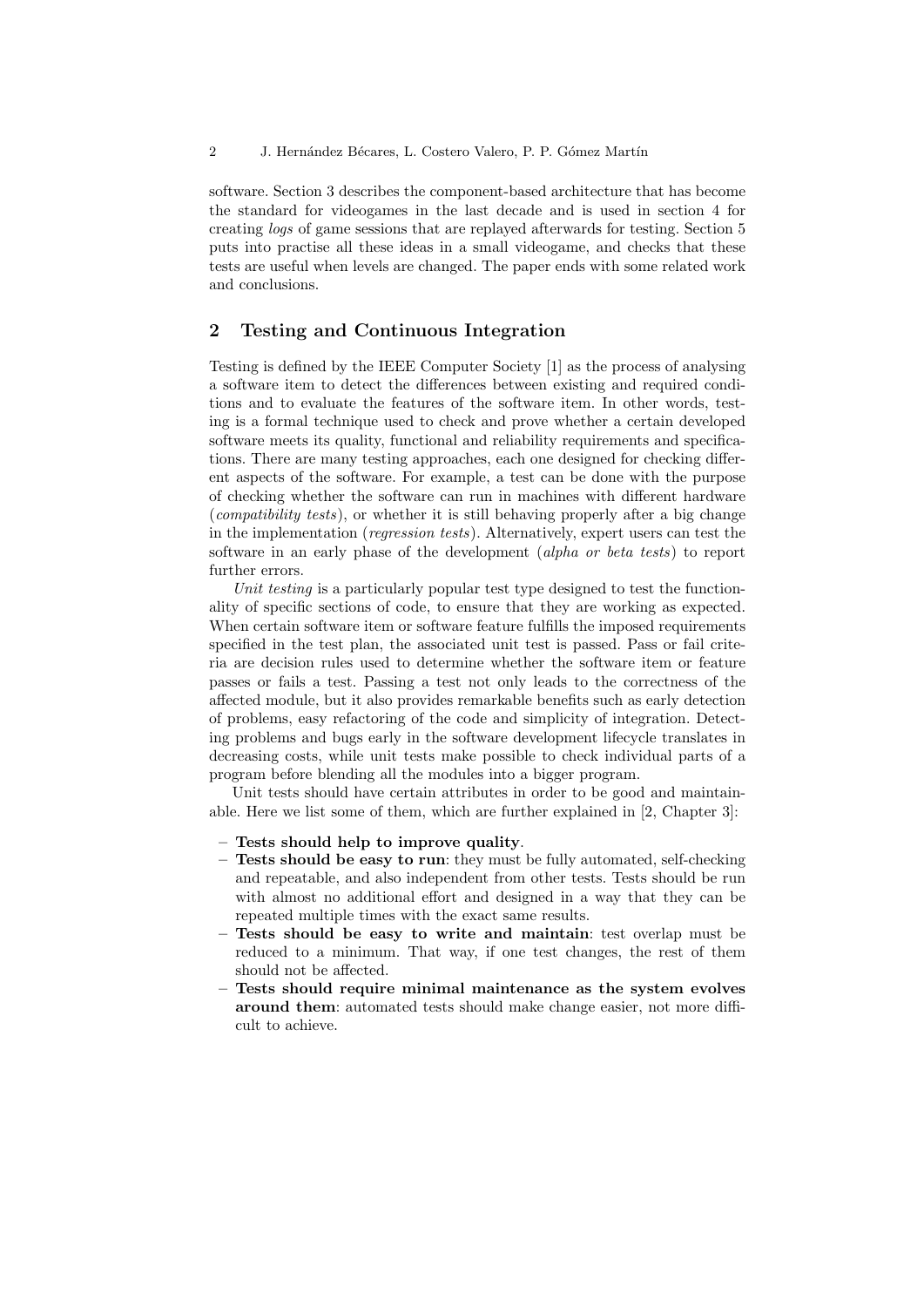### 3 Game Architecture

The implementation of a game engine has some technological requirements that are normally associated to a particular game genre. This means that we need software elements specifically designed for dealing with different characteristics of a game like the physics system, the audio system, the rendering engine or the user input system. These software pieces are used by interactive elements of the game like the avatar, non-player characters (NPCs) or any other element of the game logic with a certain behaviour. The interactive elements of the game are called "entities", and they are organised inside game levels so that the user experience is entertaining and challenging but still doable. Entities are specified in external files that are processed during the runtime. This way, level designers can modify the playability of the game without involving programmers.

One of the most important tasks of a game engine is the management of the entities that are part of the game experience. An entity is characterised by a set of features represented by several methods and attributes. Following an objectoriented paradigm, each feature is represented by one or more classes containing all the necessary methods and attributes. Connecting the different classes that define the features of an entity leads to different game engine architectures, which can be implemented in very different ways.

The classical way of relating the different entity features is using inheritance. This way, an entity would be represented by a base class that will inherit from multiple classes, granting the entity different features. This method, in addition to the amount of time it requires to design a class structure and hierarchy, present certain additional problems described in [5]:

- Difficult to understand: the wider a class hierarchy is, the harder it is to understand how it behaves. The reason is that it is also necessary to understand the behaviour of all its parent classes as well.
- Difficult to maintain: a small change in a method's behaviour from any class can ruin the behaviour of its derived classes. That is because that change can modify the behaviour in such a way that it violates the assumptions made by any of the base classes, which leads to the appearance of difficult to find bugs.
- Difficult to modify: to avoid errors and bugs, modifying a class to add a method or change some other cannot be done without understanding all the class hierarchy.
- Multiple inheritance: it can lead to problems because of the diamond inheritance, that is, an object that contains multiple copies of its base class's members.
- Bubble-up effect: when trying to add new functionalities to the entities, it can be inevitable to move a method from one class to some of its predecessors. The purpose is to share code with some of the unrelated classes, which makes the common class big and overloaded.

The most usual way to solve these problems is to replace class inheritance by composition or aggregation associations. Thereby, an entity would be composed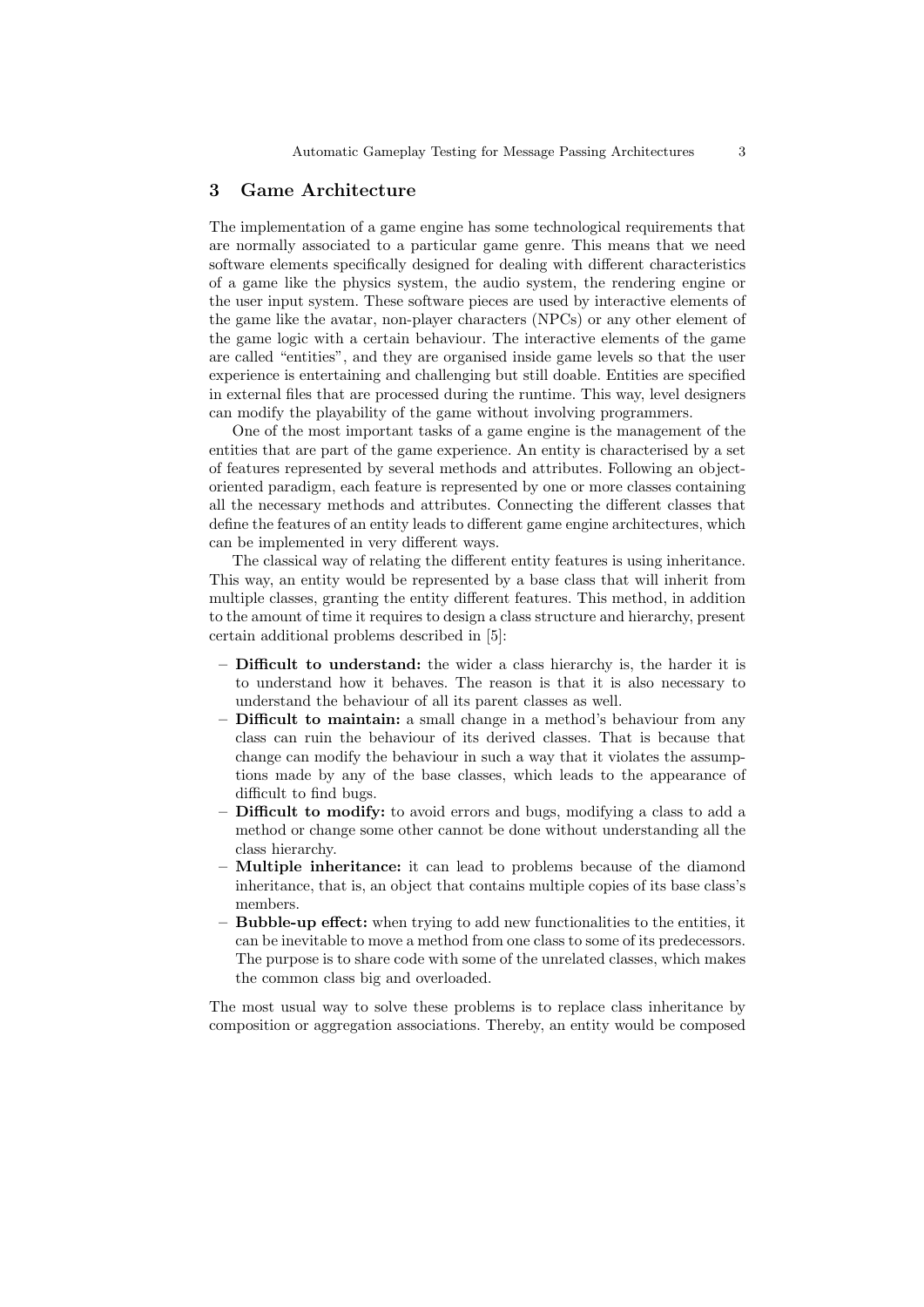by a set of classes connected between them through a main class that contains the rest of them. These classes are called components, and they form entities and define their features.

Creating entities from a set of components is called Component-Based Architecture. It solves all the problems mentioned before, but because it does not have a well-defined hierarchy, it is necessary to design a new mechanism of communication between components. The proposed mechanism is based on the use of a message hierarchy that contains useful information for the different components. Whenever a component wants to communicate with any other component, the first one generates a message and sends it to the entity that owns the receiver component. The entity will emit a message to all of its components, and each of them will accept or reject the message and act according to the supplied information. This technique used for communicating is called Message Passing.

Message passing is not only important for communicating between components, but also for sending messages from one entity to another. These messages between entities are essential when designing the playability of the game. The reason for using messages between entities is that they need to be aware of the events and changes in the game in order to respond accordingly.

# 4 Recording Games Sessions for Testing

Traditional software tests are not enough to check all the features that a game has. Things such as playability and user experience need to be checked by beta testers, who are human users that play the game levels over and over again, doing something slightly different each time. Their purpose is to find bugs, glitches in the images or incorrect and unexpected behaviours. They are part of the Software Quality Assurance Testing Phase, which is an important part of the entire software development process. Using beta testers requires a lot of time and effort, and increases development costs. In fact, testing is so important and expensive that has become a business by itself, with companies earning million of dollars each year and successfully trading on the stock market<sup>1</sup>.

We propose an alternate form of testing, specifically designed for messagepassing architectures with a component-based engine design. The objective is to have "high-level unit tests", based on the idea of reproducing actions to pass the test even when the level changes. To achieve that, we record game sessions and then execute the same actions again, adjusting them slightly if necessary so that the level can still be completed after being modified. Then, we check if the result of this new execution is the expected. Next sections give a detailed explanation on how to do this.

#### 4.1 Using a New Component to Record Game Sessions

In order to record game sessions easily, having a component-based design is a great advantage. Our solution is based on the creation of a new component called

 $^1$  http://www.lionbridge.com/lionbridge-reports-first-quarter-2015-results/, last visited June, 2015.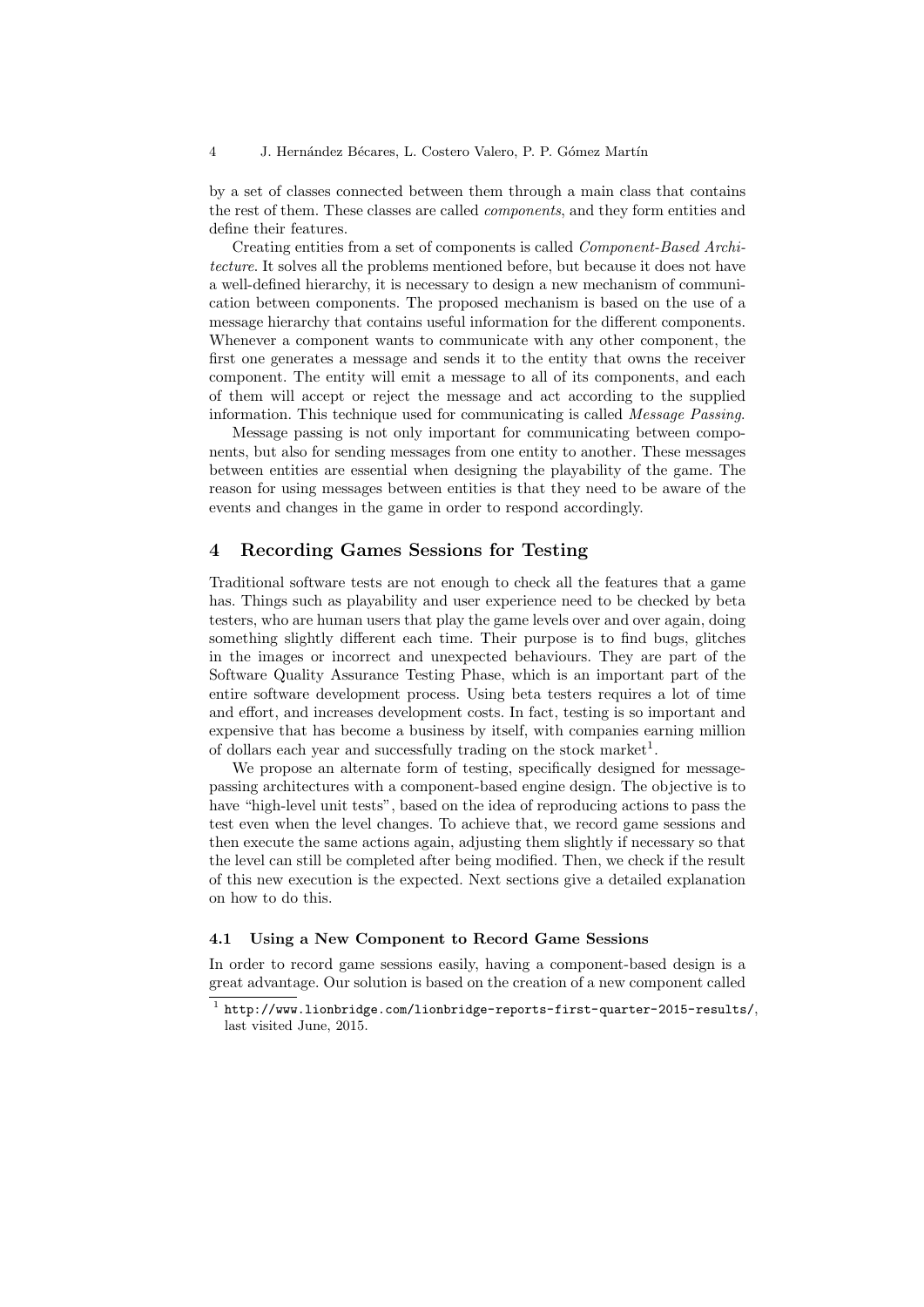CRecorder added to any of the existing entities in the game. After that, when an entity sends a message to all of its listeners, the CRecorder component will also receive the message and act accordingly.

For example, a component aimed at recording actions in a game needs to be registered as a listener of the entity Player. Thus, whenever an action takes place in the game the component will be notified. Once the component has been created and the messages handled, saving all the actions to an external file is an easy task. Two different kind of files can be generated with this CRecorder component. One of them contains which keys have been pressed and the mouse movements, and the other one contains interesting events that happened during the gameplay, such as a switch being pressed by the player.

#### 4.2 Raw Game Replay

Today, it is not uncommon that keyboard and mouse input logs are gathered by beta testers executables so programmers can reproduce bugs when, for example, the game crashes during a game session. Our use of those logs is quite different: compatibility and regression tests. Using logs of successful plays, the game can be automatically run under different hardware configurations, or after some software changes in order to repeat the beta testers executions to check if everything is still working properly. Loading recorded game sessions and replaying them contributes towards having repeatable and automated tests, which were some of the advisable attributes of unit tests mentioned in section ??.

Our approach can go further by using the high-level logs for providing feedback when the execution fails. While replaying the log, the system not only knows what input event should be injected next, but also what should happen under the hood thanks to the high-level events gathered during the recording phase. If, for example, after two minutes of an automatic game session an expected event about a collision is missing, the test can be stopped by reporting a problem in the physics engine.

#### 4.3 Loading Recorded Game Sessions and Replicating The State

The previous raw game replay is not suitable when, for example, the map level has changed, because the blind input event injection will make the player wander incorrectly. For that reason, we introduce a new approach for replaying the game that starts with knowing which actions can happen in the game and trying to replicate the state to make the replay of this actions accurate.

Some of the attributes of a game are the actions that can happen, the physical map or the state of the game. When the objective of recording a game is replaying it afterwards, it is necessary to think about what attributes need to be stored in the log. As an example, imagine an action in which a player picks up a weapon from the ground. To replay that, it is required to know which player (or entity) performs the action, what action is taking place and the associated entity (in this case, the weapon). Another important thing to take into account is the time frame for completing the action and the state of the game when it happens.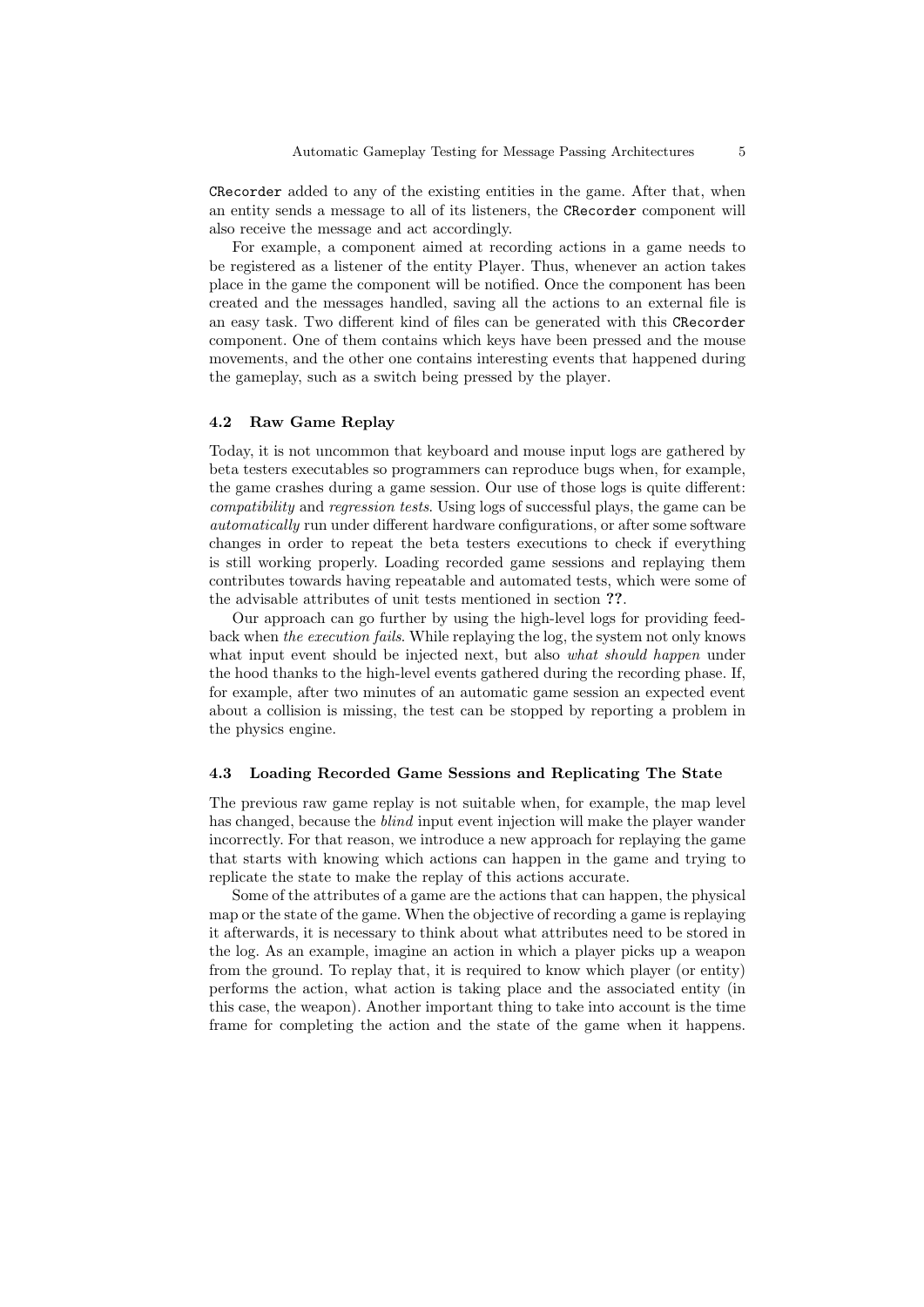A player cannot take a weapon if the weapon is not there or if he is not close enough to take it. Therefore, the state needs to be as close as possible when the time frame approaches so that replicating the action is feasible. On the other hand, storing the position of the weapon is not required, as using that position could lead to replaying a wrong action if the map changes. That information is stored in a different file (a map file), it is loaded into the game and it can be accessed during the run time.

With the purpose of modeling all these attributes, we use a powerful representations called Timed Petri nets, which can be very helpful to replay recorded games.

#### 4.4 Modeling the Game With Timed Petri Nets

Petri nets [3, 4] are modeling languages that can be described both graphically and mathematically. The graphical description is represented as a directed graph composed by nodes, bars or squares, arcs and tokens. Elements of a Petri net model are the following:

- Places: they are symbolized by nodes. Places are passive elements in the Petri net and they represent conditions.
- Transitions: bars or squares represent transitions, which are the actions or events that can cause a Petri net place to change. Thus, they are active elements. Transitions are enabled if there are enough tokens to consume when the transition fires.
- Tokens: each of the elements that can fire a transition are called tokens. A discrete number of tokens (represented by marks) can be contained in each place. Together with places they model system states. Whenever a transition is fired, a token moves from one place to another.
- Arcs: places and transitions are connected by arcs. An arc can connect a place to a transition or the other way round, but they can never go between places or between transitions.

Figure 1 shows an example on how to model the actions of opening and closing a door with a Petri net. Figure 1a shows the initial state, in which a door is closed and a token is present. Figure 1b shows the transition that takes place when a player opens the door. Then, the new state becomes 1c, making the token move from S1 to S2. If then the player performs another action and closes the door (showed in transition 1d), the token returns to the initial state again, 1a. Notice that in figures 1b and 1d the tokens are in the middle of one of the arcs. Petri Net models do not allow tokens to be out of places, but in this example they have been put there to highlight the movement of the token.

Classic Petri nets can be extended in order to introduce an associated time to each transition. When transitions last more than one time unit, they are called timed Petri nets. Introducing time in the model is essential for replaying games because actions are normally not immediate. For instance, if we want to replay an action such as "opening a door", firstly the player needs to be next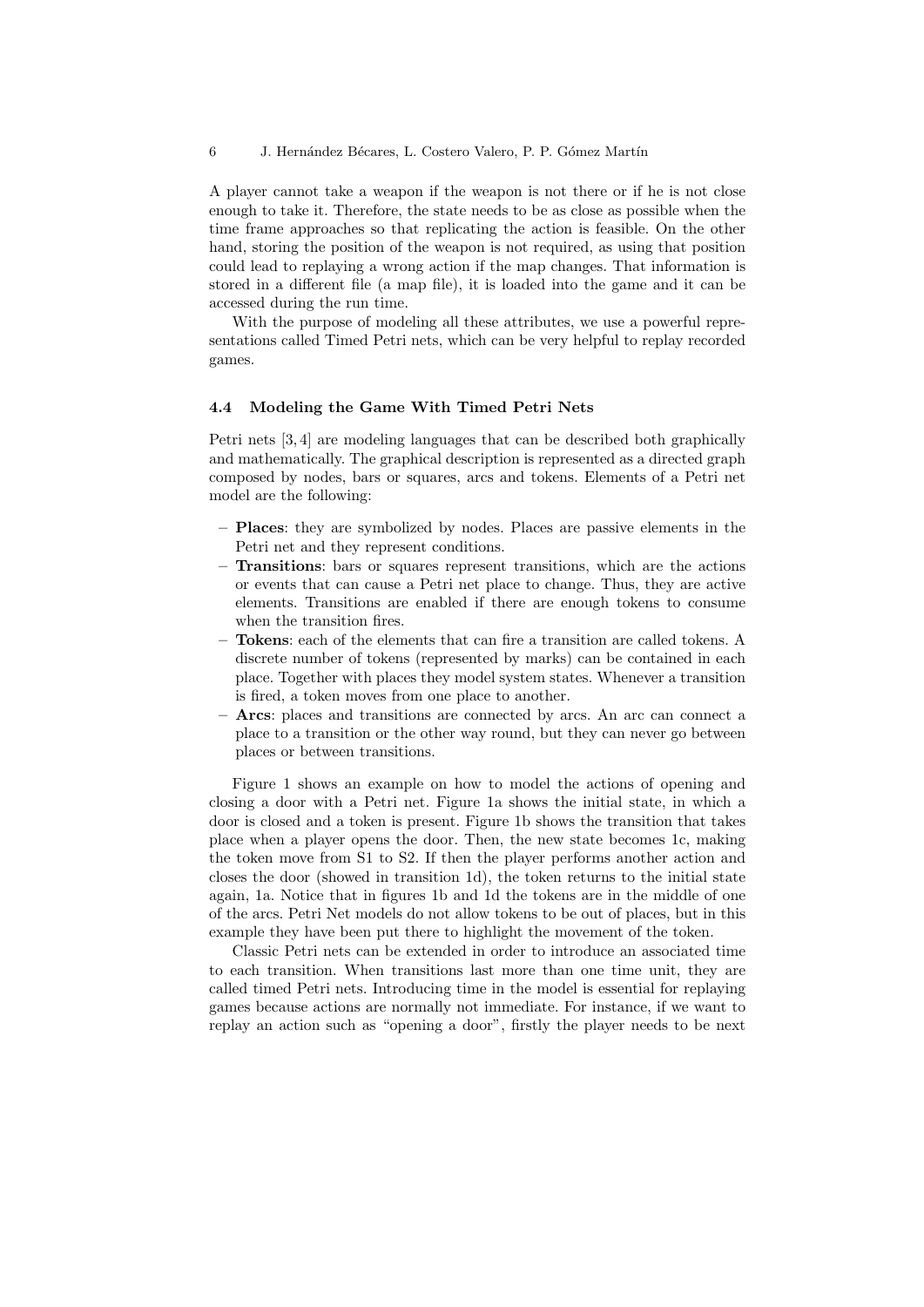

Fig. 1. Modeling the actions of opening and closing a door with a Petri net.

to the door, and then perform the action of opening it. That means that the transition could be much longer than just a time unit, and other actions could be in progress at the same time. For that reason, modeling the game as a timed Petri net makes it easier than modeling it as a state machine.

After loading a recorded file to the game with the purpose of replaying it, actions need to be performed in a state as close as possible as the original state. Moreover, actions are normally ordered: a player cannot walk through a door if the door has not been opened before. In practice, some actions cannot be performed until some other actions have finished.

If the game has several entities capable of firing transitions, they can be represented as different tokens in the Petri net model. A token firing a transition may cause some other tokens to change their place, which is exactly what happens in games. Actions may affect several entities, not just one, so using Petri nets to model that behaviour seems to be reasonable.

When we detect that a player made an action in the first execution of the game and the corresponding Petri net transition is enabled (it is possible to complete the action), the appropriate messages have to be generated and injected to the application. There is no difference between messages generated when a real person is playing and the simulated messages injected. Components accept the messages, process them and respond accordingly. For that reason, the resulting file should be exactly the same and it is possible to see that the actions that are happening in the game have not changed.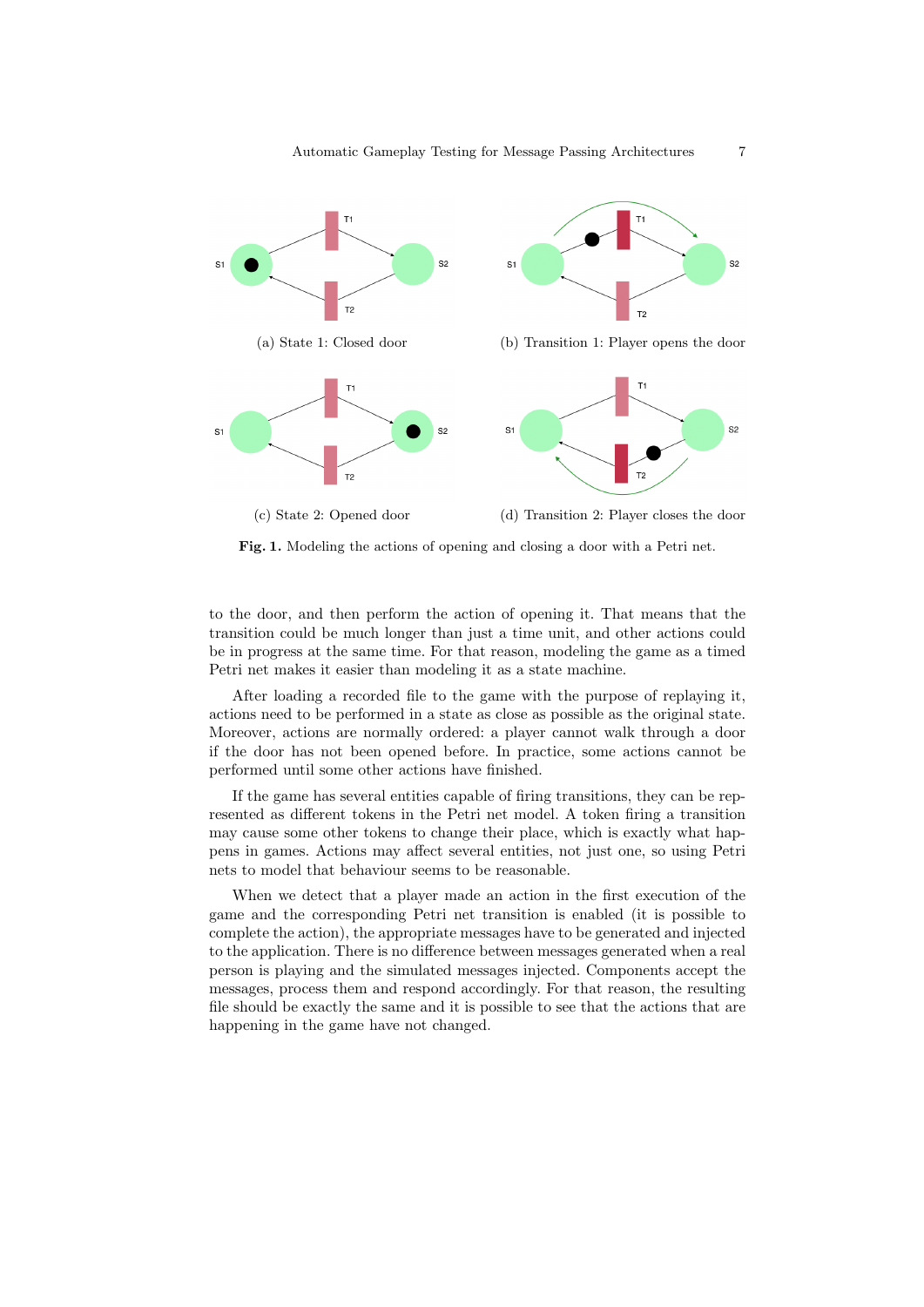#### 4.5 Replaying Game Sessions and Running Tests

There are two possible ways of replaying a recorded game session: replicating the exact movements of the user or trying to reproduce specific actions using an artificial intelligence  $(AI)$ . Replicating game sessions can be useful when we want to make compatibility tests (running tests using different hardware) or regression tests (introducing software improvements but not design changes). However, replicating game sessions consists on simulating the exact keys pressed by the user. These tests are very limited, since the slightest changes on the map make them unusable. Reproducing specific actions can solve this limitation. Saving detailed traces of the game sessions that we are recording gives us the chance to use that information to make intelligent tests using an AI. That way, we can still use the recorded game sessions to run tests even if the map also changes.

Once that replaying games is possible, it can be used to design and run tests. An input file with information for the tests can be written. In that file, the tester can define several parameters:

- Objectives: the tester can specify which messages should be generated again and if they should be generated in order or not. If those messages are generated, it means that the particular objective is fulfilled.
- Maximum time: sometimes it will not be possible to complete one of the tasks or objectives, so the tester can set a maximum time to indicate when the test will interrupt if the objectives are not completed by then.
- User input file: the name of the file containing all the keys pressed when the user was playing and the associated time.
- Actions input file: the name of the file with all the high level actions that the user performed, when he did them and the attributes of those actions.

Using those two ways of replaying the game can lead to the generation of very different tests. It is also possible to combine both ways and run a test that reproduces the actions in the input file and if and only if the AI does not know how to handle a situation it replicates the movements in the user file.

Several different tests can be run to check whether it is possible to complete a task. If any of them succeeds, then the objective is fulfilled. It is also possible to launch the game more than once in the same execution so that various tests are run and the objectives checked.

# 5 Example of Use: Time and Space

Time and Space is a game developed by a group of students of the Master en Desarrollo de Videojuegos from the Universidad Complutense de Madrid. This game consists on several levels with switches, triggers, doors and platforms. The player has to reach the end of each level with the help of copies from itself. These copies will step on the triggers to keep doors opened or platforms moving while the player goes through them. Sometimes clones will even have to act as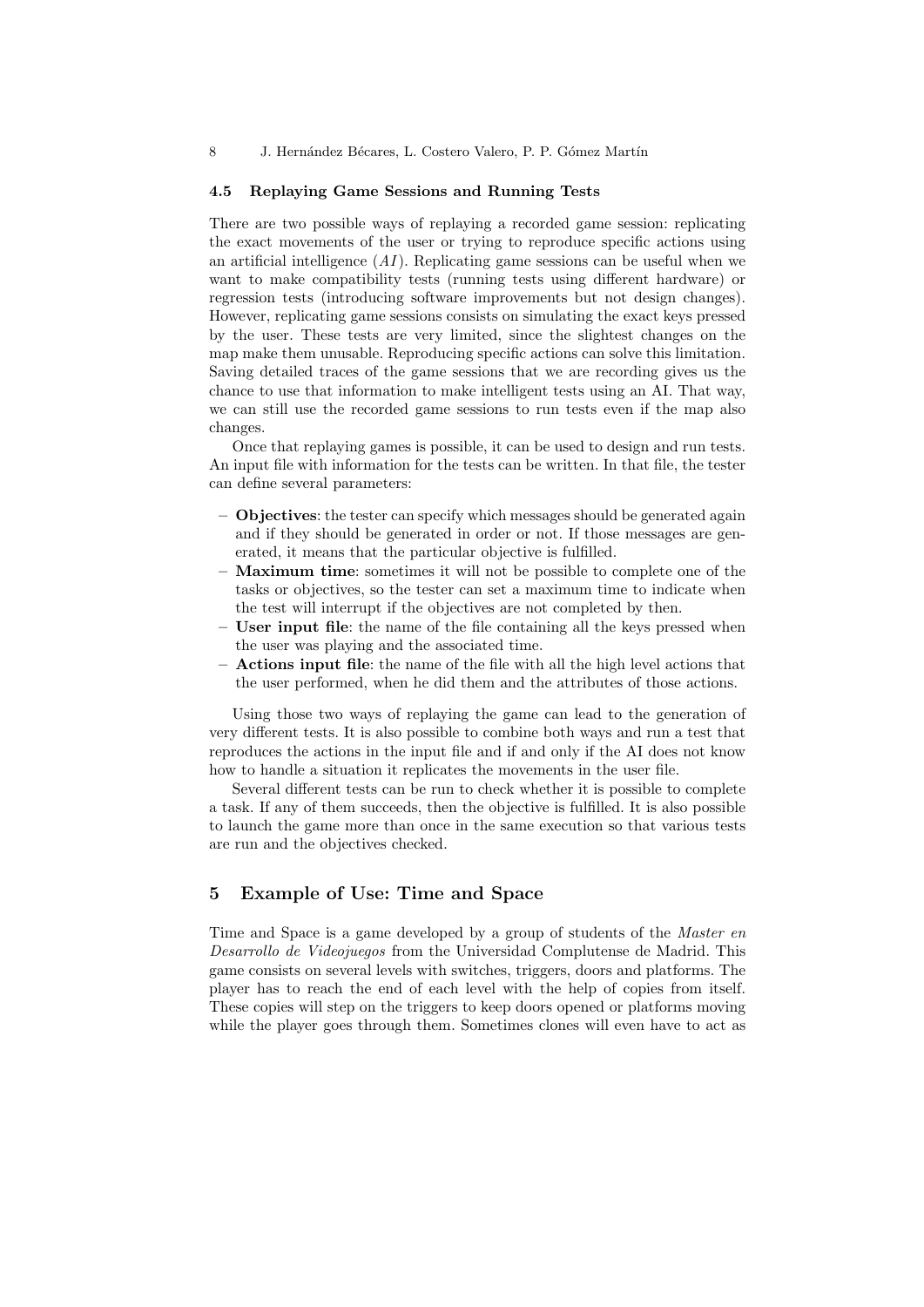Automatic Gameplay Testing for Message Passing Architectures 9

```
\overline{1}2 \mid " timestamp" : 73400.
 3 \mid "type" : "TOUCHED",4 \mid "info" : \{5 | "associated Entity" : {
 6 "name" : "PlayerClone1",
 7 | " type" : "PlayerClone"
 8 },
 \begin{array}{c} 9 \ 9 \ \end{array} " entity" :<br>"name" :
\begin{array}{c|c} 9 & \text{``entity''} : \text{`} \\ \hline \text{``name''} : \text{``DoorTrigger1''}, \end{array}11 "type" : "Door Trigger"12 },
13 | " player" : {
14 "name" : "Player",
15 " position" : "\text{Vector}3(37.0423, -2.24262e-006, -6.53315)",
16 " type" : "Player"
17 }
18 }
19 |
```
Fig. 2. Example of a trace generated when a copy push a button

barriers against enemies to keep them from shooting the player. Also, there are platforms in the game that cannot be traversed by the player, but only by his copies. These copies are not controlled by the person that is playing the game. Their movements are restricted so they just reproduce the actions they made in the previous execution of the level, before the player copied itself.<sup>2</sup>

When the tester activates the recording of traces, a file in json format is generated. This format was chosen because of its simplicity to read and write to a file using different styles (named objects or arrays). Figure 2 shows a trace recorded when a player clone touches a button. This file contains the information of the execution: what actions were performed, when they took place and the entities that were associated to that action (player, switch, enemy, etc). Note that the entity position is not recorded because it can be read from the map file. The player position is also necessary to imitate the movements when this trace is replayed.

To reproduce the previously recorded traces adapting them to the new level, two different type of events can be distinguished:

Generated by the player: these are the actions generated by the player itself. The recorded trace available in the file consists on the timestamp, the type of the action performed and the entity related to the action. Some other information may be stored depending on the type of the action. The actions can either be reproduced immediately or reproduced using the AI of the videogame.

 $^2$  Full gameplay shown at  $\texttt{https://www.youtube.com/watch?v=GmxV_GMY72w}$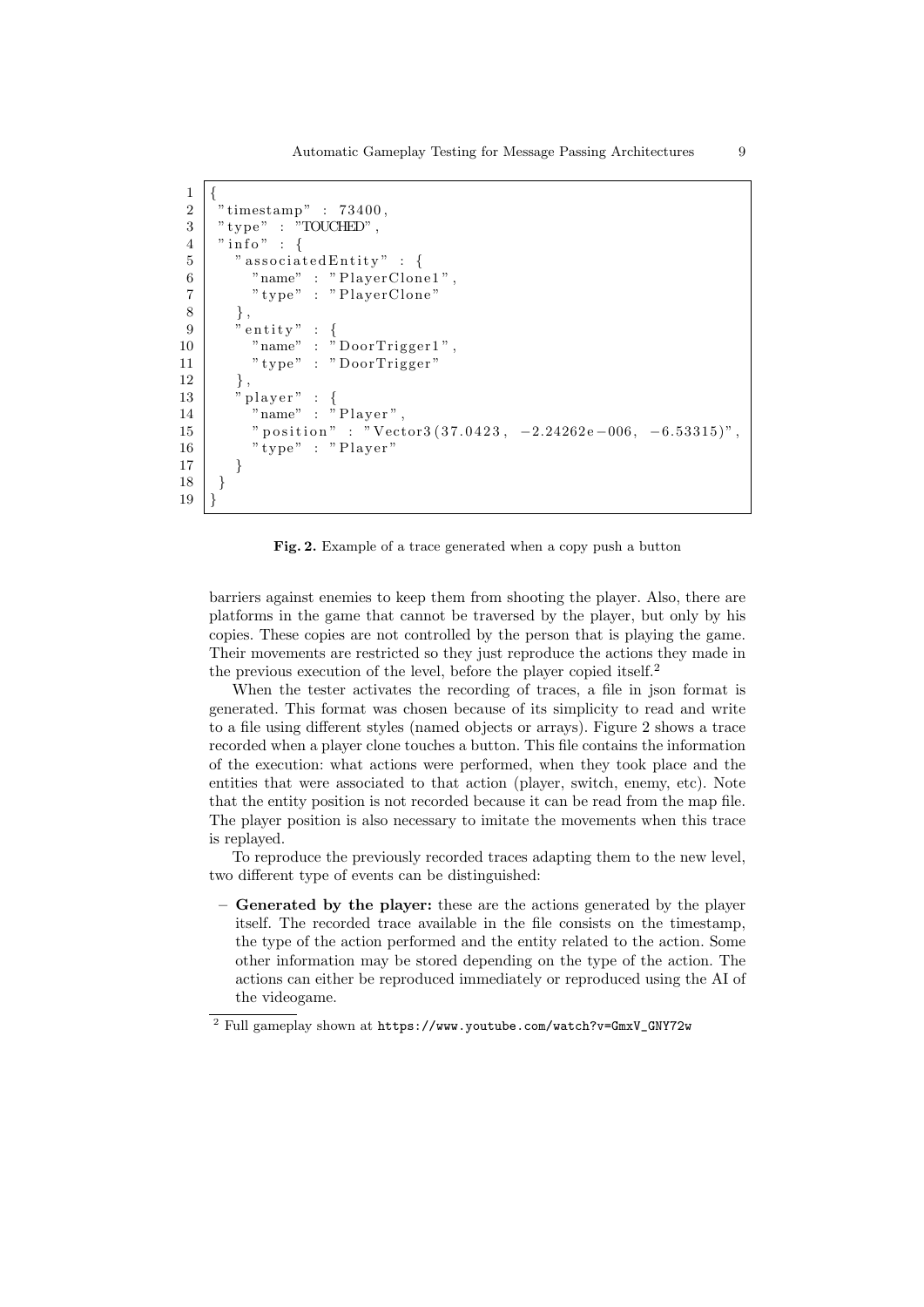- 10 J. Hernández Bécares, L. Costero Valero, P. P. Gómez Martín
	- Generated by some other entity: in this case, we try to make the state of the player as close as possible as the player state when the trace was recorded. With that purpose, we store the information needed to know the player state along with the recorded event. In Time and Space, the state of the player only consists on its position in the map, so that is the only information we need to save in the trace log. Figure 2 shows an example of this type of traces. For replicating the game state, we use again the AI of the videogame, which is responsible for the moves of the player, making sure that they are valid.

In order to detect and reproduce traces, the actions have been modeled by a Petri net, introduced in section 4.4. Thanks to these models, it is possible to replicate the actions in the same order that was recorded in the first place. This is not something trivial. Some of the actions can be reproduced before some previous ones if the player does not know how to carry out that action and gets stuck without doing anything. Because of the nature of Time and Space and the possibility of creating clones, all the Petri nets generated have a fed back structure, with multiple tokens moving from state to state inside the net.

Timed Petri nets are used instead of simple Petri nets because most of the actions cannot be reproduced until previous actions are done. For example, when a clone of the player presses a button to open a door, it is necessary to wait until the door is open before starting to go through the door, even if the clone has already pushed the button. For that reason, performing all the actions from a trace in order makes it easy to have almost an exact reproduction of the gameplay.

Even if this solution is almost exact, this method has some limitations. Using Petri nets to reproduce traces means that the videogame needs to have an AI implemented, capable of controlling the player inside the game. Fortunately, there are a lot of games (like Time and Space) that use an AI for directing all non-player characters movements that can be reused for that. However, despite the fact that the results we have from Time and Space are very promising, there are some use cases in which the reproduction of traces is not going to work properly. One of these examples is when the player needs to push a button that is not on the same level as the ground in which the player is standing. In this case, the AI of the videogame cannot find out where the button is, so the reaction of the player will just be waiting there without moving. This situation shows that the testing method proposed is valid, but remarks that an AI designed for control the player is needed.

In order to automatise the testing phase we created a configuration file where the tester can choose if he wants to record the game or load previous executions that were recorded before. If he chooses to reproduce something recorded, then he can specify the name of the file that contains the actions that are going to be loaded and reproduced.

We have recorded game traces from a level that the user played and completed successfully, that is, reaching the end of it. To check that the programmed replay system works with Time and Space, we reproduced those exact traces without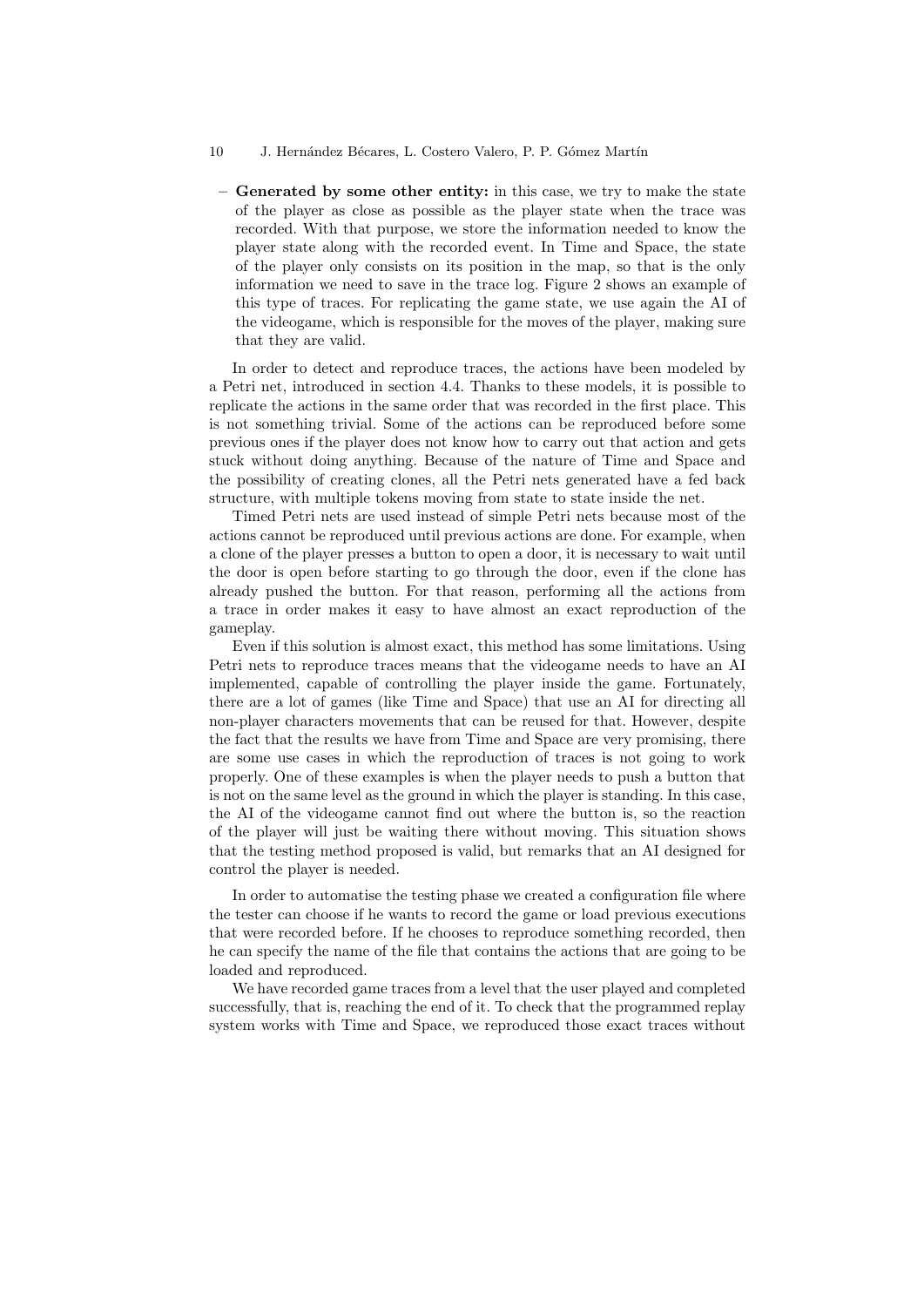any modification in the same level. However, the map was slightly changed in those new executions. Some of the tests that we carried out were the following:

- Firstly we tried to change the map and move the switches to reachable places from the position in which they were initially placed. We then repeated the same test but we also changed the end of level mark. Both of the tests were still feasible after all the changes, and by replaying the same traces it is still possible to complete the objectives and reach the end of the level. Another test we made consisted in placing one of the switches behind a closed door. In this case, we could see that the player detected that the new position was not reachable and therefore he did not move from the position he had before detecting he had to press the switch.
- After that, we recorded traces from a level in which the player needs three different copies to win the level. To reach the end of the level, the player has to go through a moving platform and some rays have to be deactivated. That is why the player needs his clones. If the player tries to go through the rays before deactivating them, he dies. To make the tests, several changes were added to the map. For example, we tried to pass the test after interchanging the switches between them. By doing that, they were closer or further away from the player. Running the test allows us to see that despite of all the changes, it is still possible to complete the level without difficulties. We recorded a video that shows the reproduction of two of these tests<sup>3</sup>.

Because the game has been implemented following a standard componentbased architecture, it was not necessary to make major changes in it. To record the game session we only added the CRecorder component as described in 4.1, which receives all the messages generated during the gameplay. The code for the CRecorder component and the required changes made in the original implementation are about 8 KB. Moreover, two new modules of about 127 KB were created for recording and replaying the messages. These modules were designed with a general purpose and only slightly modified to work with this game.

# 6 Related Work

With systems growth in size and complexity, tests are more difficult to design and develop. Testing all the functions of a program becomes a challenging task. One of the clearest examples of this is the development of online multiplayer games [6]. The massive number of players make it impossible to predict and detect all the bugs. Online games are also difficult to debug because of the non-determinism and multi-process. Errors are hard to reproduce, so automated testing is a strong tool which increases the chance of finding errors and also improves developers efficiency.

Monkey testing is a black-box testing aimed at applications with graphical user interfaces that has become popular due to its inclusion in the Android Development Kit<sup>4</sup>. It is based on the theoretical idea that a monkey randomly

<sup>3</sup> https://www.youtube.com/watch?v=1OBlBKly1pk

<sup>4</sup> http://developer.android.com/tools/help/monkey.html